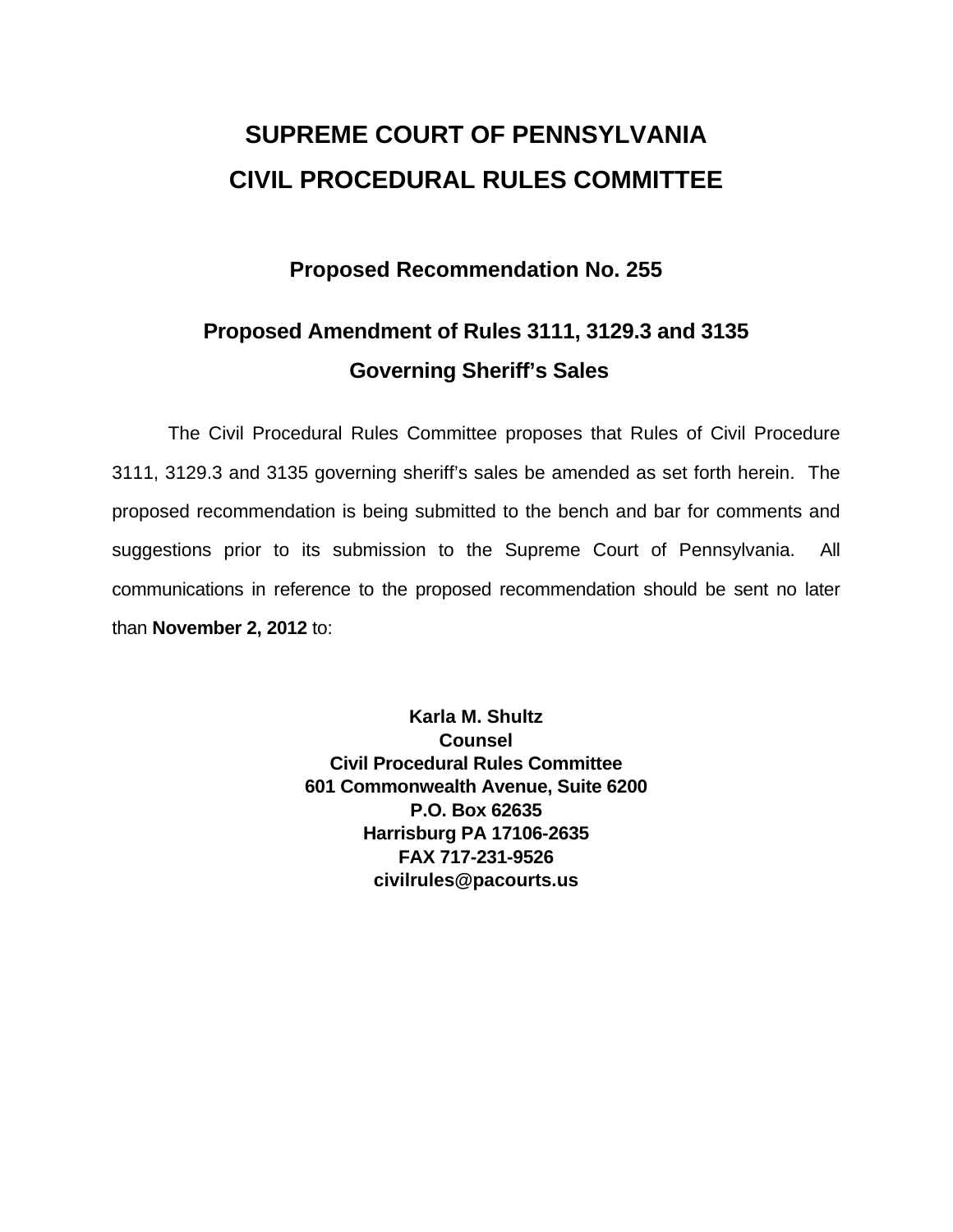#### **Rule 3111. Service of the Writ on Garnishee. Effect**

 (a) The writ shall be served by the sheriff upon the garnishee in the manner prescribed by Rule 402(a) except as otherwise provided by Rules 3112 and 3113. The sheriff shall furnish the garnishee with an additional copy of the writ for each defendant. If the garnishee served was not named in the writ he shall be added as a garnishee and return made accordingly.

(b) Service of the writ upon the garnishee shall attach all property of the defendant which may be attached under these rules which is in the possession of the garnishee. It shall also attach all property of the defendant which may be attached under these rules and which comes into the garnishee's possession thereafter until judgment against the garnishee even though no such property of the defendant was in the garnishee's possession at the time of service.

> Note: For limitations on the power to attach tangible personal property see Rule 3108(a).

> See Rule 3111.1 providing that service of the writ does not attach the first \$10,000 of each account of the defendant in which any funds are deposited electronically on a recurring basis and are identified as funds that upon deposit are exempt from attachment, or each account of the defendant in which funds on deposit exceed \$10,000 at any time, if all funds are deposited electronically on a recurring basis and are identified as being funds that upon deposit are exempt from attachment.

**(c)(1) If a garnishment has not been acted upon within one year of the filing of the garnishment, the garnishee or the defendant may file a petition to terminate the garnishment. The petition shall include a notice that the plaintiff has twenty days to respond to the filing of the petition and that upon failure to do so, the garnishment may be terminated.**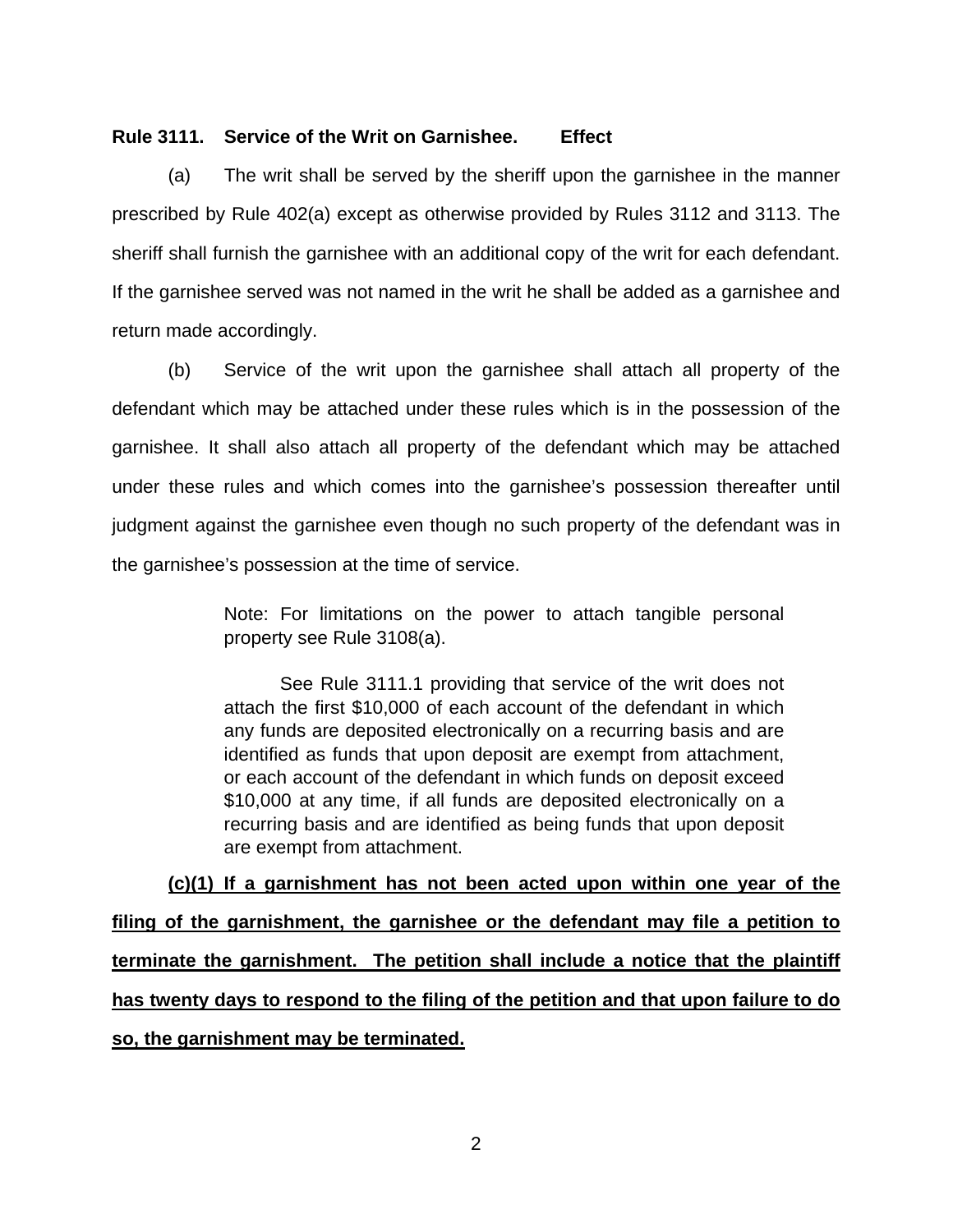**(2) Any response to the petition shall be filed within twenty days of the filing of the petition and set forth the reasons not to terminate the garnishment.** 

**(3) If no response to the petition is filed, upon praecipe, the writ of garnishment shall be terminated.** 

#### **Note: If a response is filed to the petition to terminate the garnishment, it shall be resolved pursuant to motion and answer practice. See Rule 208.1 et seq.**

**(d)** Service of the writ upon the garnishee shall also subject the garnishee to the mandate and injunctive orders of the writ restraining the garnishee from paying any debt to or for the account of the defendant and from delivering any property of the defendant which may be attached under these rules to anyone except the sheriff or otherwise disposing thereof until further order of the court or discontinuance or termination of the attachment.

**[(d)] (e)** Violation of the mandate and injunctive orders of the writ may be punished as a contempt.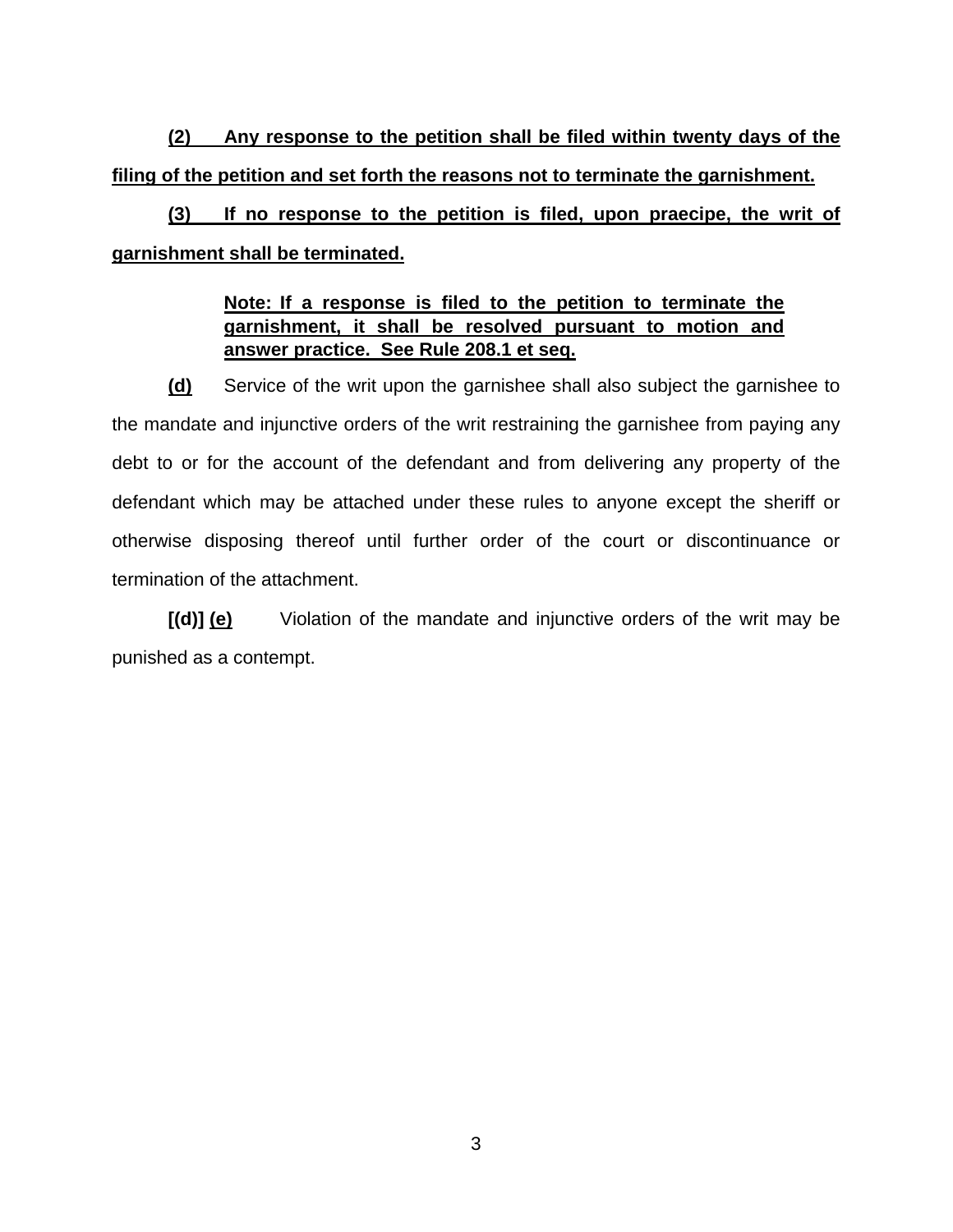**Rule 3129.3. Postponement of Sale. New Notice. Failure of Plaintiff to Attend Sale** 

 (a) Except as provided by subdivision (b) or special order of court, new notice shall be given as provided by Rule 3129.2 if a sale of real property is stayed, continued, postponed or adjourned.

 (b)**(1)** If the sale is stayed, continued, postponed or adjourned to a date certain within one hundred thirty days of the scheduled sale, notice of which sale was given as provided by Rule 3129.2, and public announcement thereof, including the new date, is made to the bidders assembled at the time and place fixed for the sale, no new notice as provided by Rule 3129.2 shall be required, but there may only be two such stays, continuances, postponements or adjournments within the one hundred thirty day period without new notice.

**(2) When the sale is stayed, continued, postponed or adjourned as provided by subdivision (b)(1), the plaintiff shall file with the prothonotary a notice of continued sheriff's sale at least fifteen days before the continued sale date. A copy of the notice of continued sheriff's sale shall also be filed with the sheriff's office with a certificate of service confirming the filing of the notice. The sheriff shall continue the sale to the next available sale date if the notice of continued sheriff's sale has not been timely filed. Non-compliance with this subdivision is not a basis for setting aside the sheriff's sale unless raised prior to the delivery of the sheriff's deed. The sale shall be set aside only upon a showing of prejudice.** 

> **Note: This subdivision supersedes other provisions of these rules limiting the number of times a sale may be continued.**

**(3)(i) The notice required by subdivision (b)(2) shall be substantially in the following form:** 

4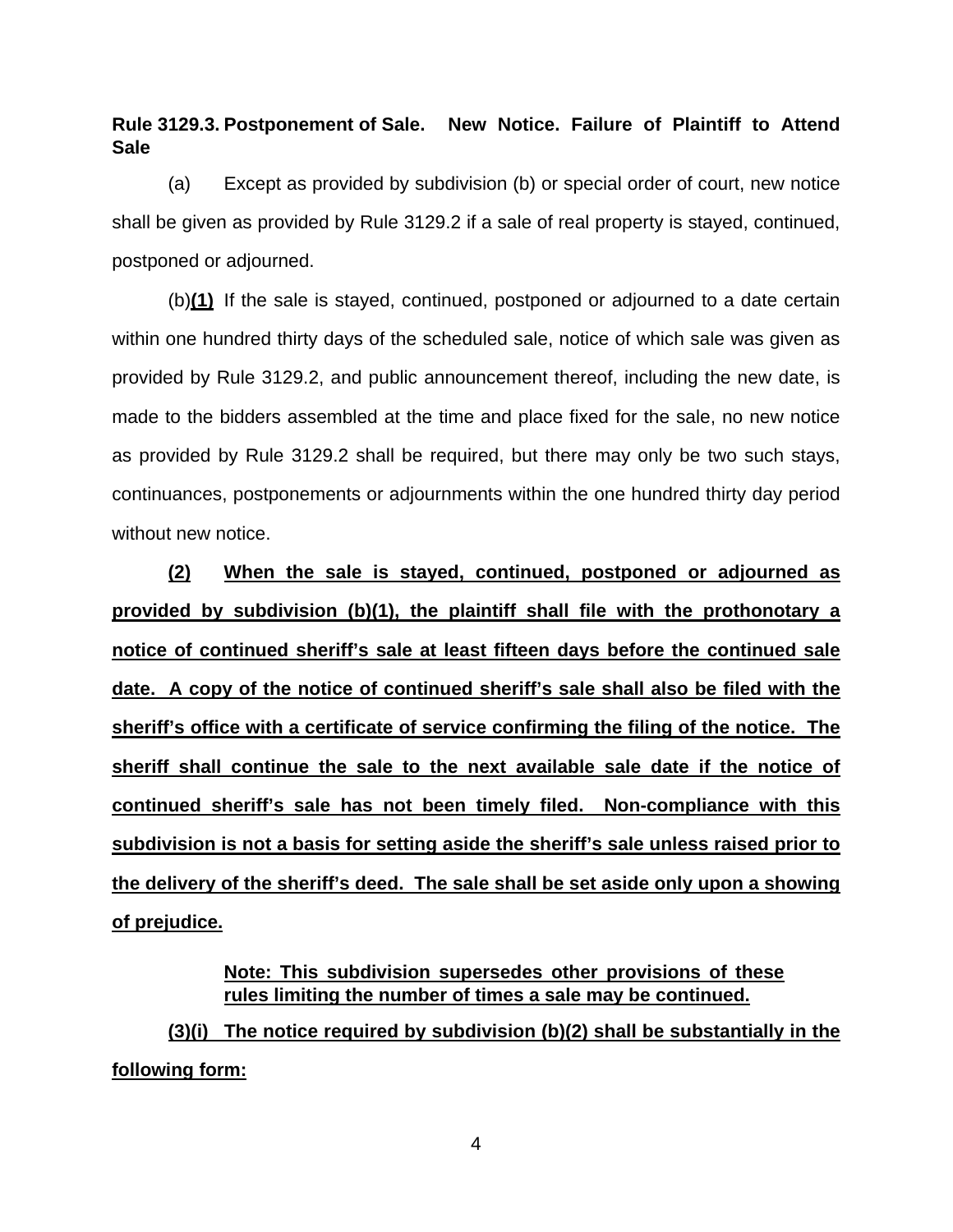## **(Caption)**

## **Notice of Continued Sheriff's Sale**

| The Sheriff's Sale scheduled for                | at | M. in the |  |
|-------------------------------------------------|----|-----------|--|
| above-captioned matter has been continued until |    |           |  |
| М.                                              |    |           |  |

**Date: \_\_\_\_\_\_\_\_\_\_ By:\_\_\_\_\_\_\_\_\_\_\_\_\_\_\_\_\_\_\_\_\_\_\_ (Attorney for Plaintiff)** 

> **\_\_\_\_\_\_\_\_\_\_\_\_\_\_\_\_\_\_\_\_\_\_\_\_\_\_ (Address)**

 **\_\_\_\_\_\_\_\_\_\_\_\_\_\_\_\_\_\_\_\_\_\_\_\_\_\_ (Phone)** 

**(ii) The certificate of service required by subdivision (b)(2) shall be in** 

**substantially the following form:** 

**(Caption)** 

**Certifcate of Service** 

On this date, I mailed or delivered to the Sheriff's Office of

**County a copy of the Notice of Continued Sheriff's Sale in the above-captioned matter.** 

**Date: \_\_\_\_\_\_\_\_\_\_ By:\_\_\_\_\_\_\_\_\_\_\_\_\_\_\_\_\_\_\_\_\_\_\_\_ (Attorney for Plaintiff)** 

 **(Address)** 

 **(Phone)** 

 **\_\_\_\_\_\_\_\_\_\_\_\_\_\_\_\_\_\_\_\_\_\_\_\_\_\_** 

 **\_\_\_\_\_\_\_\_\_\_\_\_\_\_\_\_\_\_\_\_\_\_\_\_\_\_**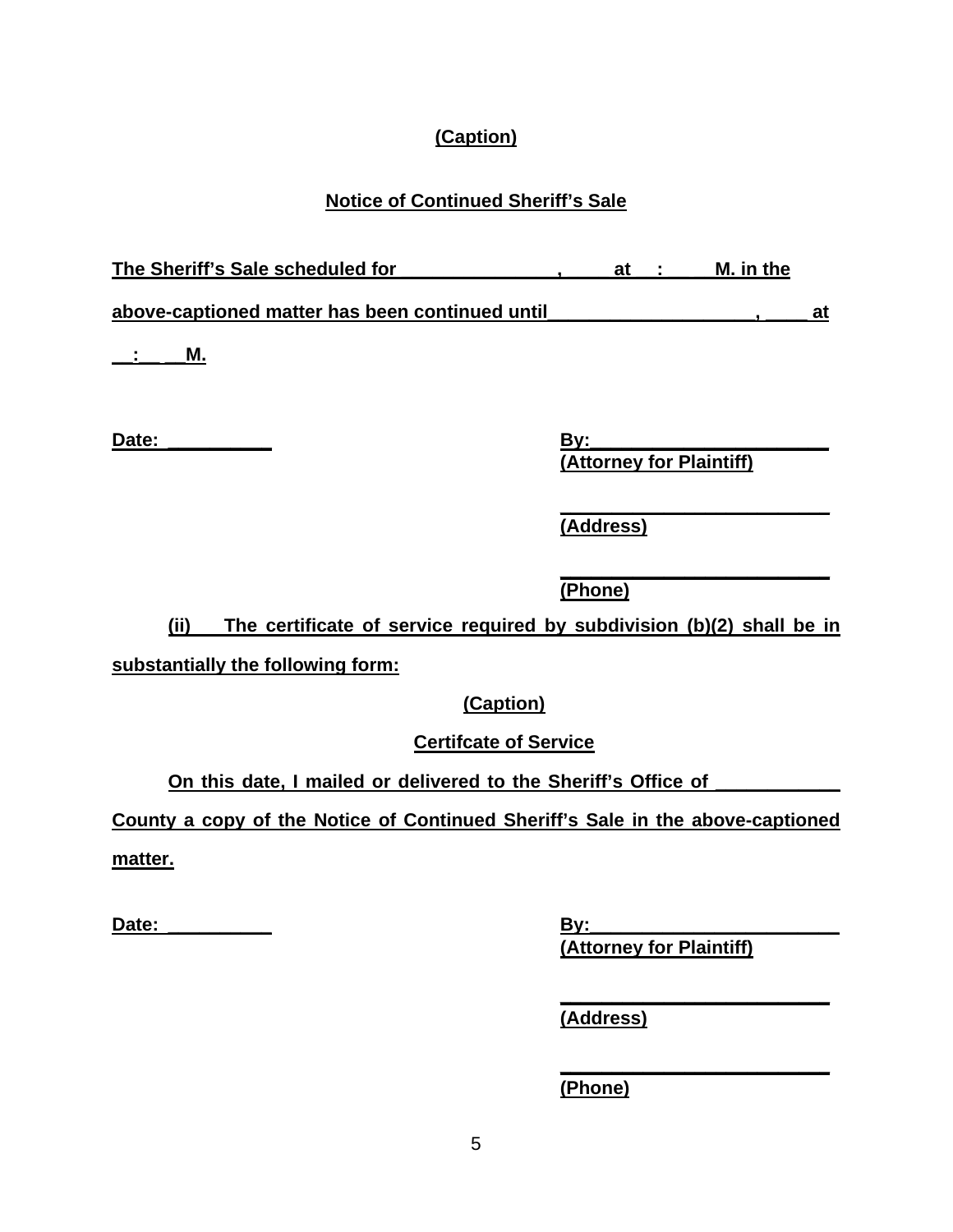(c) If the plaintiff or a representative of the plaintiff or a representative of the plaintiff is not present at the sale, the real property shall not be sold. The sheriff shall return the writ of execution to the prothonotary and file a return pursuant to Rule 3130 indicating that the real property was not sold because the plaintiff or a representative of the plaintiff was not present at the sale. Thereafter, the writ may be reissued pursuant to Rule 3106.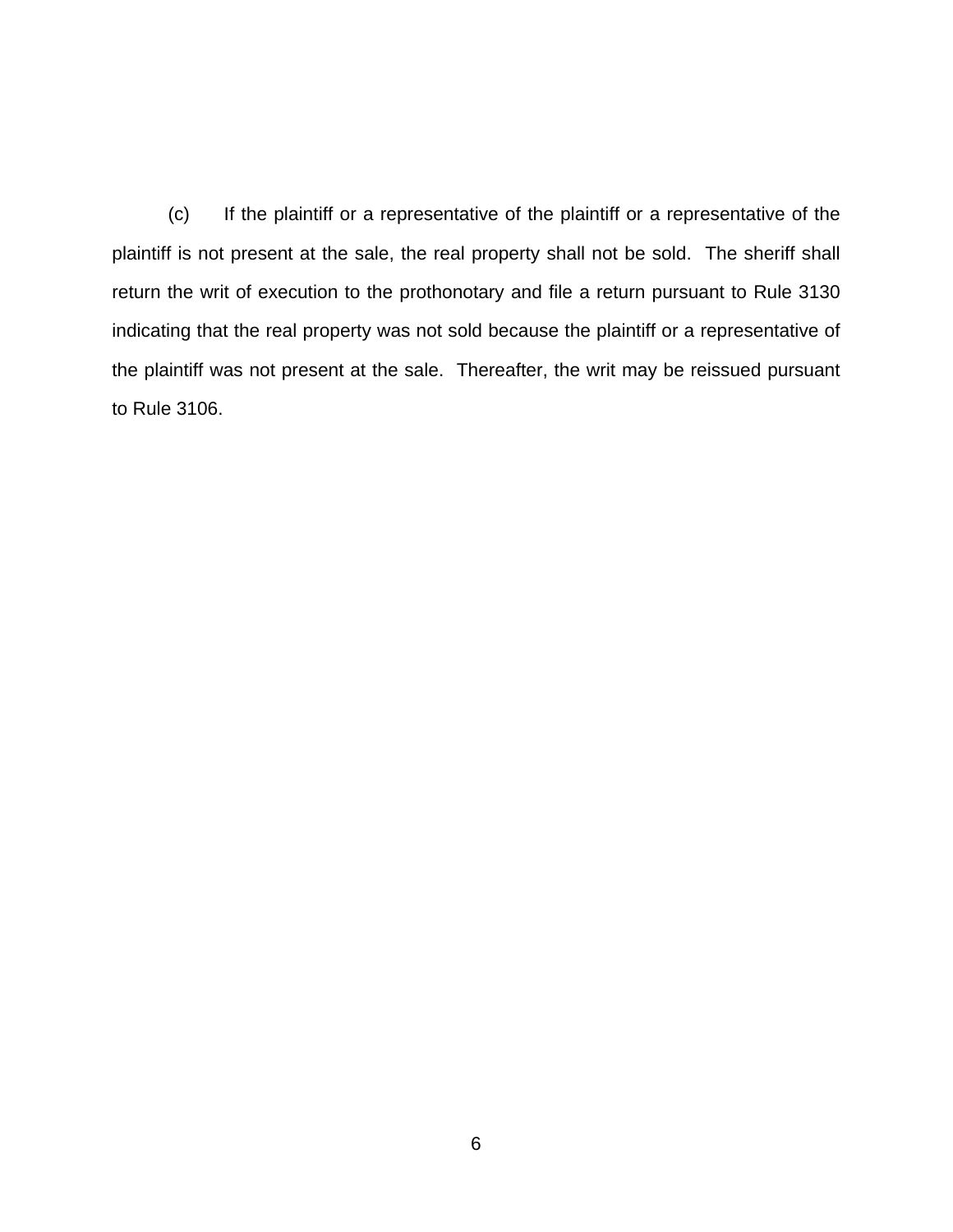#### **Rule 3135. Sheriff's Deed to Real Property. Correction of Deed**

(a) When real property is sold in execution and no petition to set aside the sale has been filed, the sheriff, at the expiration of twenty days but no later than 40 days after either the filing of the schedule of distribution or the execution sale if no schedule of distribution need be filed, shall execute and acknowledge before the prothonotary a deed to the property sold. The sheriff shall forthwith deliver the deed to the appropriate officers for recording and for registry if required. Confirmation of the sale by the court shall not be required.

> Note: See Rule 3136(a) governing the filing of the schedule of distribution.

(b) If the sheriff has made a defective return of the execution proceeding or has executed a defective deed, including the erroneous description of the real estate, the court upon petition of the purchaser or the purchaser's successors in title may correct the return or deed or order that a new return or deed be executed.

**(c) If the plaintiff has failed to give notice to a lienholder, junior in lien priority to the mortgage being foreclosed upon or the judgment being executed, the plaintiff, or its assigns, or the purchaser at the the sheriff's sale may file a petition with rule to show cause requesting that:** 

**(1) the lien held by the junior lienholder be divested, or** 

**(2) if the plaintiff, or its assigns, is the purchaser at the sheriff's sale, another sheriff's sale be held in which only the junior lienholder specified in the petition may be the only bidder allowed other than the senior lienholder who acquired the property at the sheriff's sale, or** 

**(3) such relief as may be approved by order of court.** 

7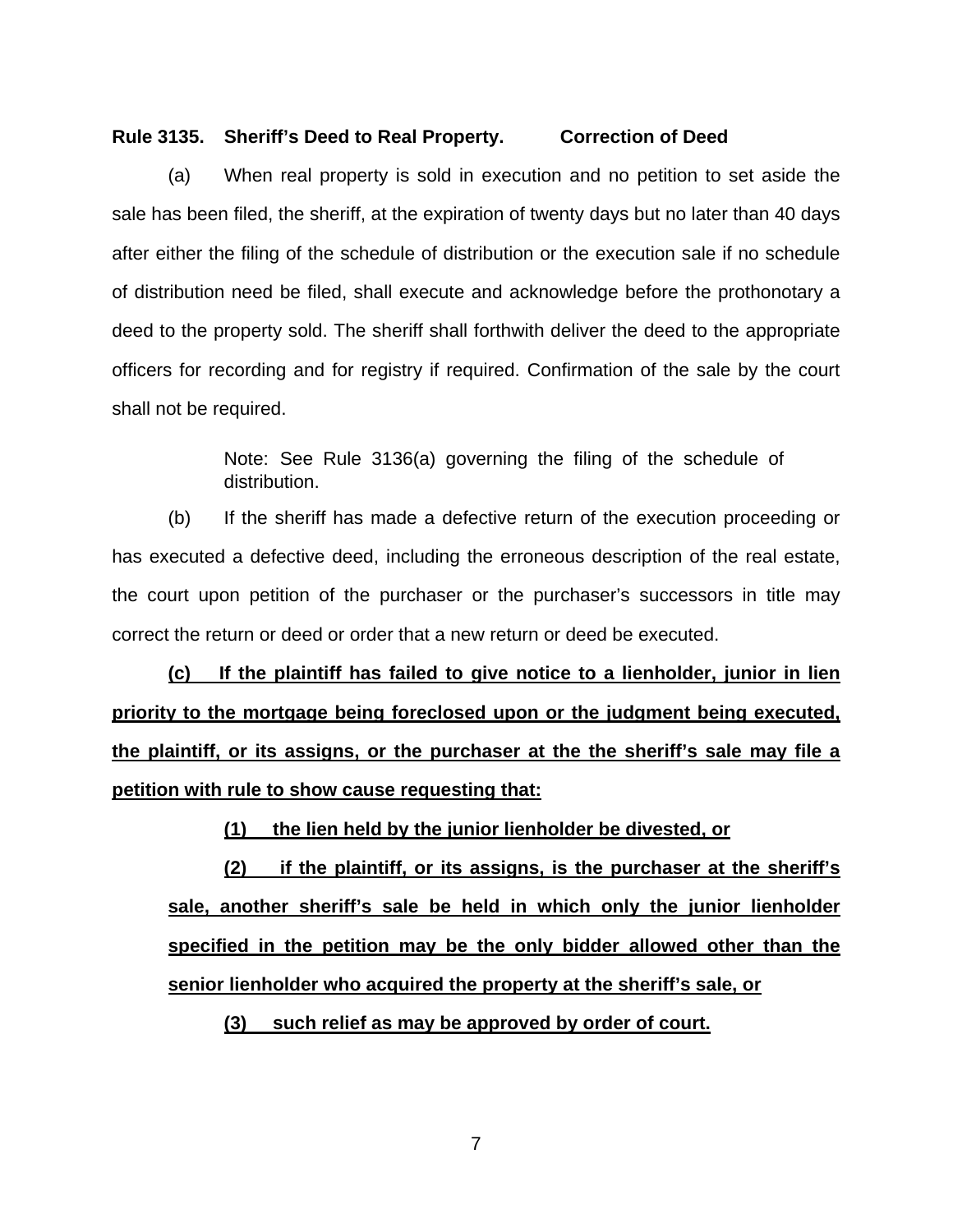#### **Explanatory Comment**

 The Civil Procedural Rules Committee is proposing the amendment of Rules 3111, 3129.3 and 3135 governing sheriff's sales.

 Current Rule 3111 governing the service of the writ on the garnishee provides for a continuing garnishment of defendant's property until the underlying judgment is satisfied. Because the garnishments can languish indefinitely without any action taken on them, the proposed amendment introduces a procedure that would allow a defendant or a third-party garnishee to petition the court for termination of the garnishment provided that there has been no activity on the garnishment for at least one year. The plaintiff has the opportunity to respond to the petition and set forth the reasons the garnishment should not be terminated.

 Current Rule 3129.3 governs the procedures for postponing or continuing a sheriff's sale. The rule, however, is silent as to providing notice to the defendant when a sheriff's sale has been postponed to a date certain within 130 days of a scheduled sale. There has been an increasing problem with defendants not being notified that a sheriff's sale has been continued. To remedy this, the proposed amendment to Rule 3129.3 would require the plaintiff to file a notice of continued sheriff's sale with the prothonotary at least 15 days before the continued sale date. A copy of the notice must also be filed in the sheriff's office along with a certificate of service confirming the filing of the notice.

 The failure to timely file the notice results in the sheriff continuing the sale until the next available sale date. However, noncompliance is not a basis for setting aside the sale unless it is raised prior to the delivery of the sheriff's deed. A sale will only be set aside upon a showing of prejudice.

8